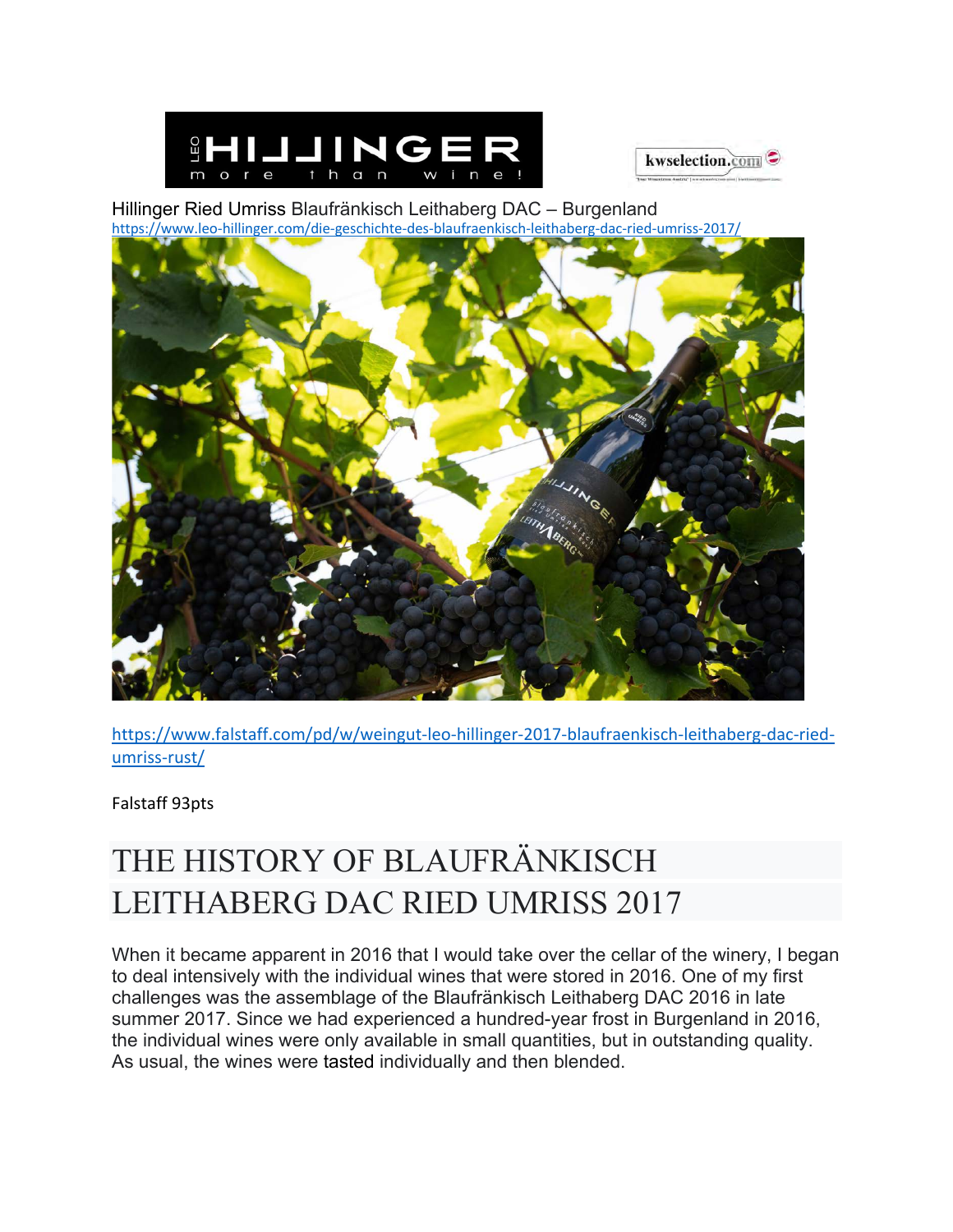Based on the quality of the individual batches, I assumed that it should be easy to blend these wines to achieve great results. The result was sobering. The first attempts seemed inharmonious, out of round and agitated. The wines showed none of the expected fullness, power, and elegance. A few days, sleepless and brooding nights later, I devoted myself to the subject again. I couldn't accept that I shouldn't be able to blend these wines. The first attempt was a hit and the cuvée was ready. I didn't have an explanation for that.

When cutting the batches exactly on the paper, I noticed that I had simply forgotten a batch when I tried again. Due to the frost event, this batch was extremely small and I decided to do without it. The topic preoccupied me subconsciously in the first days of the 2017 harvest, but permanently. Then, one long evening at the winery, the scales fell from my eyes. I immediately tasted that single batch that had been forgotten during the assemblage again and concentrated. The result was one of the most beautiful experiences of my time in this profession. Immediately it became clear why this wine cannot exist in a cuvée. Or to put it better, why the cuvée cannot stand up to this wine. This wine was too original. Completely self-contained, majestic, elegant, and large, this wine does not tolerate any other gods beside it. This wine immediately takes the lead in every cuvée. It changes everything forever. Above all, it is the quiet, but more intense tones that make this wine sound. Absolutely stable fruit in the nose and on the palate opened the door for a feminine and elegant experience on the palate. Delicate, powerfully ground and perfectly gentle, it clarifies the relationships on the palate. The wine broke off completely for a moment and literally froze. Waiting and suppressing the disappointment that was announced, what we had hoped for then turned up. All impressions of the palate met in a minute-long and intensive experience.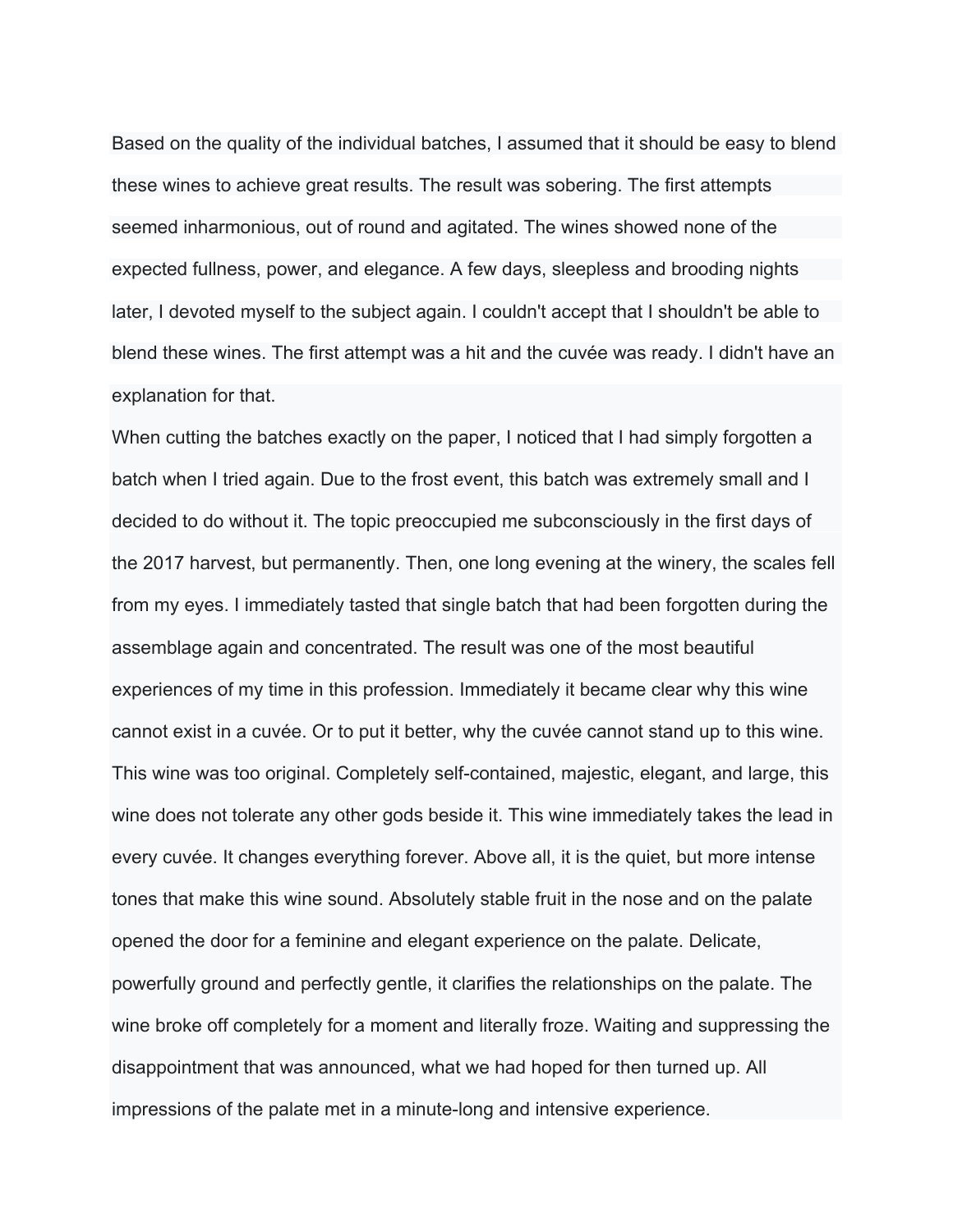The quintessence of this experience was that we are dealing with a real, independent, unique origin. One of the rare cases in which grape variety, vine age and location form an unmistakable, independent unit. That femininity and punchy elegance are not the result of the vintner's hand or of "wine-making". These properties come from that mystical triangle which cannot be explained but is an indescribable experience for every winemaker. I quickly found out that this batch was Ried outline from the Rust destination. Two lots high above Rust. Protected from the wind by a piece of forest, the outline with a slight north-west exposure is our highest vineyard above Lake Neusiedl. In the next few days, it was decided to harvest and expand this plot separately. The harvest was carried out highly selectively by hand. The grapes were then destemmed and placed in the open fermenter for mash fermentation. Our aim was to work quietly and as little invasively as possible. The mash should not be pushed or pumped excessively. The wine was only moved by hand three times a day. It was necessary to take a step back, to suppress the urge to act and sometimes even to forget what had been learned to let things happen and create space for the extraordinary. After 19 days, the wine was pressed and soon transferred to a 3,200-liter wooden barrel. He stayed there for three and a half years. He was only given a prize. Being able to accompany the wine during its development was one of the most exciting journeys of my professional path to date. Here, too, it was often necessary to remain calm so as not to impair the development of the wine. I don't know how often during this time I heard the question when the wine will finally be bottled. My answer was always the same. If the wine wants it. And he took his time. When the time finally came, I faced the challenge of filling it. Filtration or machines were completely ruled out because the wine was simply too sensitive and delicate. In the end it was all about leaving him everything he brought